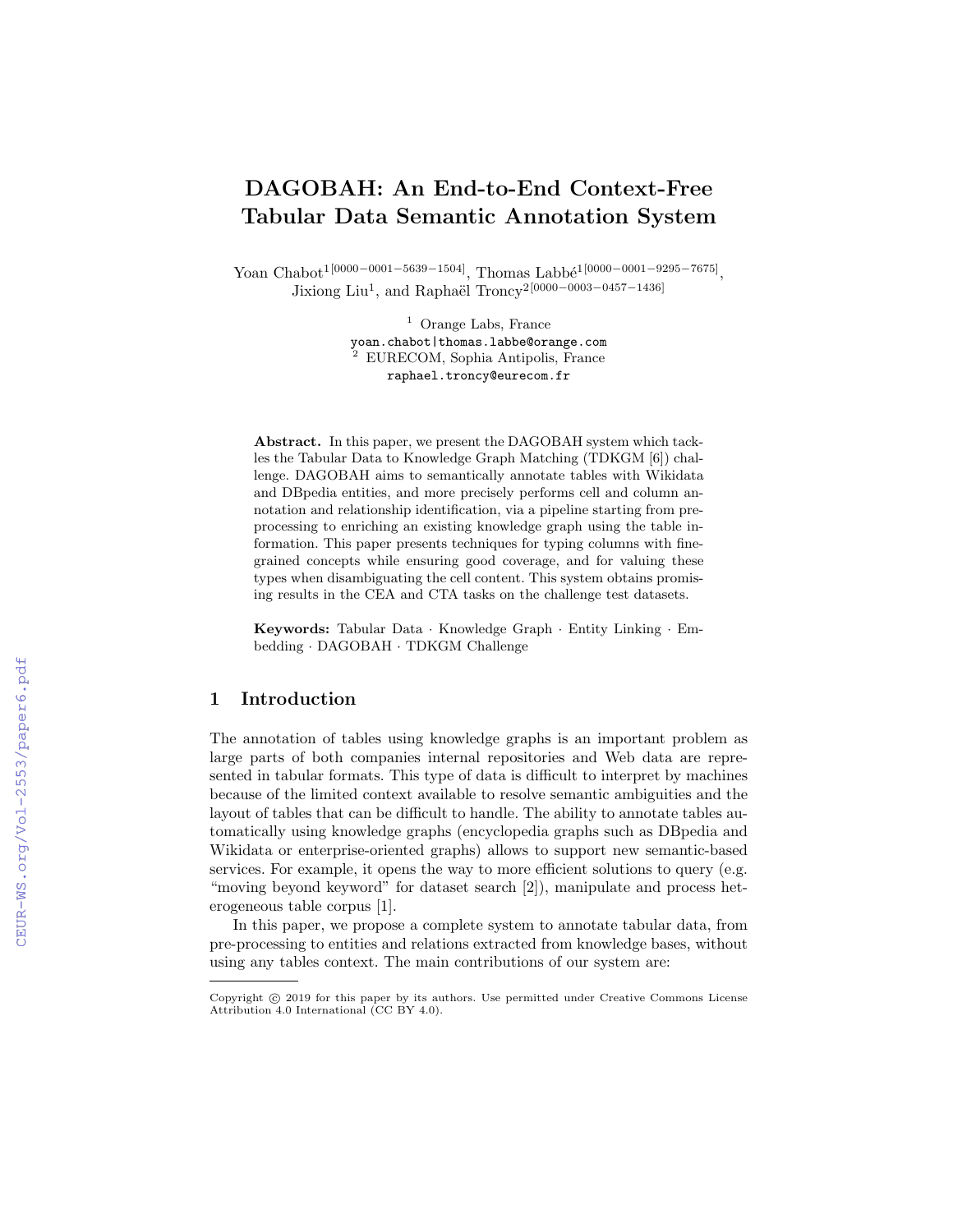- A new pre-processing tool chain improving the results of the DWTC framework<sup>3</sup> .
- A three-step annotation process (cell-entity annotation, column-type annotation and disambiguation) leveraging on Wikidata and DBpedia.
- An alternative approach based on clustering operations using Wikidata embedding.

## 2 DAGOBAH: an End-to-End System for Annotating Tables

DAGOBAH is implemented as a set of tools, used in sequence, to provide three main functionalities.

- 1. The identification of mapping relationships between tabular data and knowledge graphs.
- 2. The enrichment of knowledge graphs by transforming into triples the knowledge contained in table. DAGOBAH's target knowledge graph is Wikidata for several reasons including its dynamics, coverage and the quality of data [4]. Thus, adaptations had to be made for the challenge to support DBpedia.
- 3. The production of metadata that can be used for datasets referencing, search and recommendation processes [1].

To provide these features, DAGOBAH is structured in the following way. The pre-processing modules (Section 2.1) perform the tables cleaning and a first high-level characterisation of their shape and content. The entity linking modules accomplish the tasks of the challenge itself, namely the cell-entity annotation (CEA), the column-type annotation (CTA) and the columns-property annotation (CPA). Two methods have been studied to carry out these tasks: a baseline exploiting lookup and voting mechanisms (Section 2.2) and a geometric approach based on clustering applied to Wikidata embeddings (Section 2.3).

#### 2.1 Tables Pre-Processing

In order to correctly process the information contained in the tables, it is first necessary to infer several characteristics on the shape of the table. In a context of real exploitation in which there is sometimes little or no knowledge on the tables, the information produced by this chain is decisive for the quality of the annotations. The pre-processing toolbox of DAGOBAH, partly based on the DWTC-Extractor, generates four different types of information. The precision of the toolbox was evaluated on round 1 dataset (Table 1) and compared to a modified version of the DWTC (which does not use HTML tags and thus supports more formats).

Table Orientation Detection. The initial algorithm proposed in the DWTC-Extractor is based on the length of the strings and the assumption that the cells

<sup>3</sup> https://github.com/JulianEberius/dwtc-extractor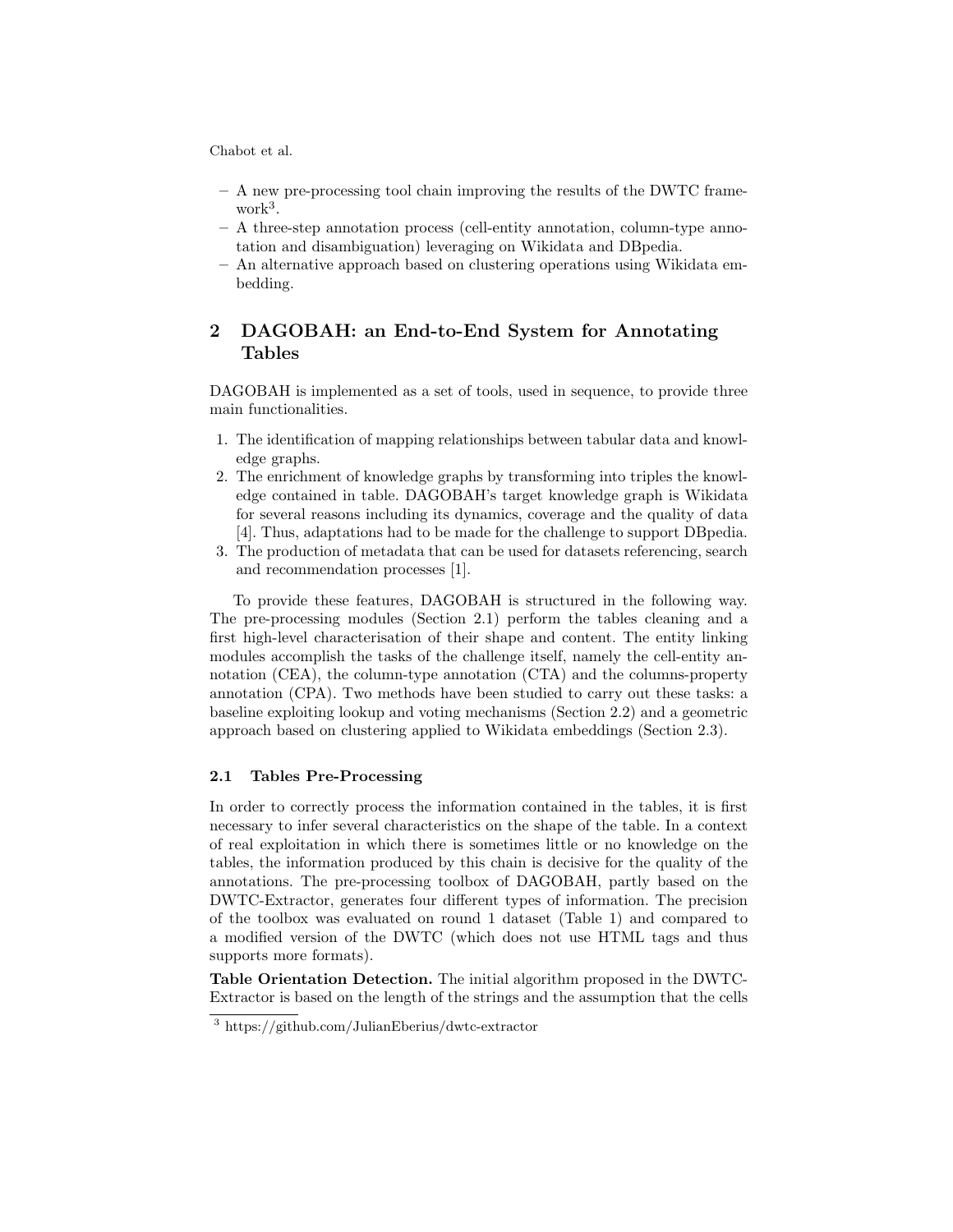in the same column have a similar size. However, the robustness of the DWTC algorithm can be improved. Indeed, for example, two strings representing very different elements may have the same length (for example "Paris" and " $10cm<sup>2</sup>$ "). DAGOBAH introduces a new algorithm based on a primitive cell typing system with eleven types (string, floating numbers, date, etc.). Based on these types  $t_i$ , an homogeneity score is computed on each row and each column  $x$  (Equation 1). The mean of all rows and all columns is then compared, and depending on the ratio, the table is said "HORIZONTAL" or "VERTICAL".

$$
Hom(x) = \left[\frac{1}{len(x)}\sum_{t_i \in x} (1 - (1 - 2 * \frac{count(t_i)}{len(x)})^2)\right]^2
$$
\n(1)

Header Extraction. The algorithm used in DAGOBAH is based on the primitive types defined above. The header extractor assumes that the header of a column contain mainly strings and, in most cases, does not share the type of the column cells. The use of these two heuristics allows to identify if a table contains or not a header with a good accuracy (see Table 1). It should be noted that the DWTC framework also offers a header detection tool but it contains several bugs that make impossible its evaluation.

Key Column Detection. A first step aims to identify a first low level type for each column among five given types (Object (mentions that are potentially lookup-able in a knowledge base), Number, Date, Unit (e.g. "12 km") and Unknown (containing all the unclassified columns)). The key column is an Object column containing a large number of unique values and located on the left side of the table. This pre-processing toolbox was especially useful during the first

Table 1. Precision of pre-processing tasks

| Task/Tool             | DWTC          | DAGOBAH |
|-----------------------|---------------|---------|
| Orientation Detection | 0.9           | 0.957   |
| Header Extraction     | Not evaluated | 1.0     |
| Key Column Detection  | 0.857         | 0.986   |

round to automatically identify the information contained in the header as well as the column to be annotated in each table. In addition, when the goal is to enrich a knowledge graph with information contained in tables, key column detection is a critical element in determining the subject of the generated RDF triples. The availability of targets during the second round made the use of this pre-processing chain obsolete. However, this does not affect the usefulness of such tools in real world applications.

#### 2.2 Baseline Approach

Entities Lookup. A preliminary cleaning process is first applied in order to optimize the lookups. The intent is not to correct every string issues, but to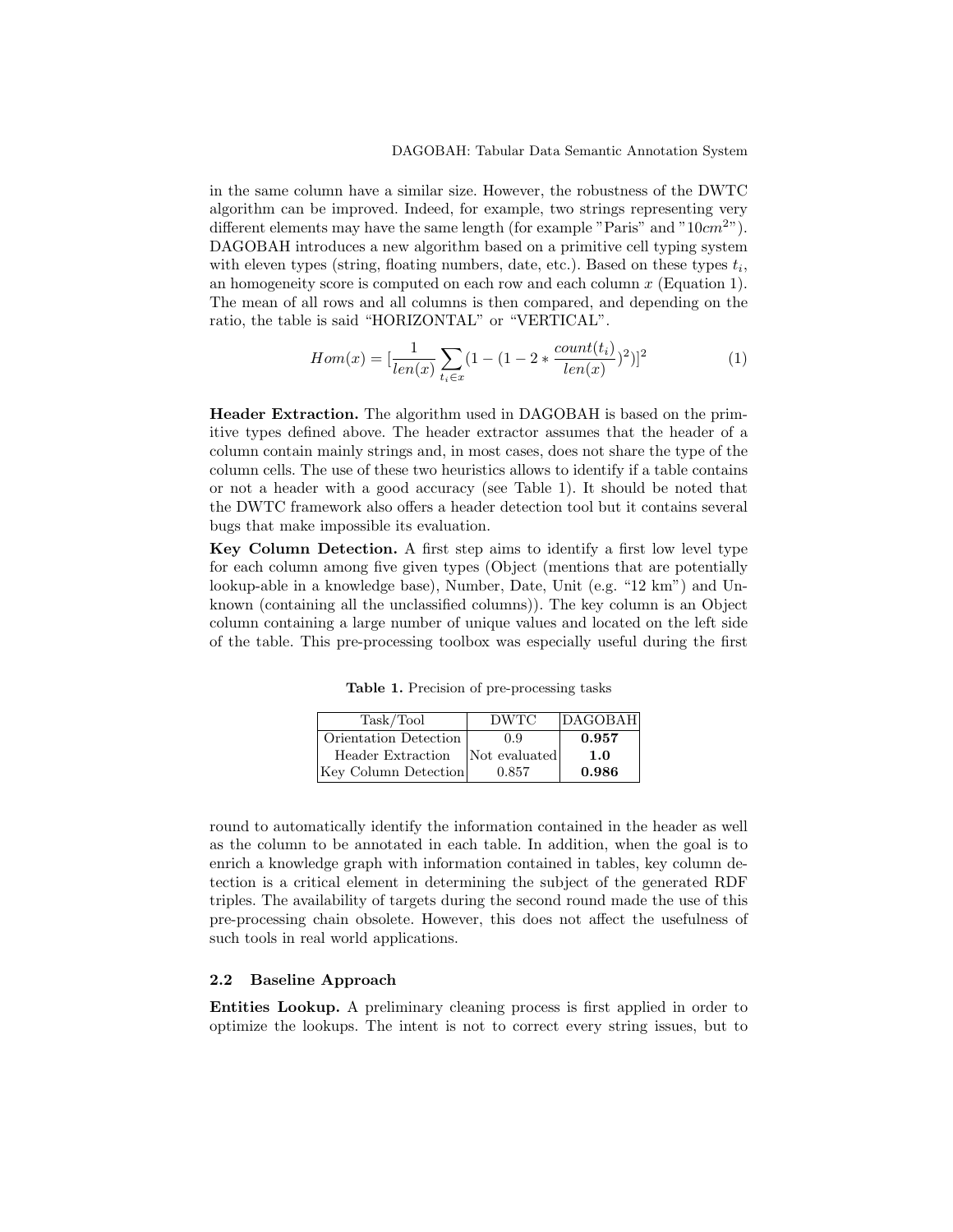have a macroscopic transformation process covering the most known artefacts: encoding homogenization and special characters deletion (parenthesis, square bracket and non alphanumeric characters). Five lookup services are simultaneously queried to retrieve entity candidates from cell mention: Wikidata API, Wikidata Cirrus Search Engine, DBpedia API, Wikipedia API and an internal ElasticSearch index where Wikidata has been ingested, that contains labels, aliases and types associated to Wikidata QIDs. The benefit of having such source is also to manage the indexes, thus the search strategy. An occurrence count is performed at the output of the lookups to select the most popular candidates, and their corresponding types, among the five services. As DBpedia is the target knowledge base for the challenge, QIDs and Wikidata types are translated to equivalent DBpedia entities (using SPARQL query and following owl:sameAs and *owl:equivalentClass* predicates). Ancestors are retrieved for each class in the resulting list through SPARQL query to the DBpedia endpoint in order to have an extended list of candidates types.

Column Typing. Before proceeding to counting, it is necessary to remove nonrelevant types. A basic type coverage of the cells criteria is not relevant as right types might be more specific but not frequent enough to be consider as the target ones. To solve this issue, a threshold based on relative scores is used. To each type t in  $\{t_i\}$  (list of all types in a given column), a score  $S_t$  is first associated, from which a relative score  $R_t$  is computed (Equation 2).

$$
St = \frac{count(t)}{sum(t_i)} \quad \text{and} \quad Rt = \frac{St}{max(St_i)}
$$
 (2)

Only types with  $Rt > 0.7$  (configurable threshold) are considered in the next steps. In order to select the target type from the short-listed ones, a TF-IDF-like method is used to compute the specificity. It reflects the importance of a type  $t$ in  $\{t_i\}$  (Equation 3).

$$
S_{spec}(t) = S_t * log(\frac{N_L}{count(t)})
$$
\n(3)

where  $N_L$  is the number of lookup candidates and  $count(t)$  is the occurrences of type  $t$  within the given column. The inherent advantage of this method is to be independent from the target knowledge base.

Entities Disambiguation. In order to enhance the CEA results, the previous ordered types are used to disambiguate the candidates entities. If the first candidate of the lookup has the target type, it is selected as the target entity; if not, we select the entity associated to this type in the lookup list (if the list is empty, no annotation is produced).

#### 2.3 Embedding Approach

The intuition behind this approach is that entities in the same column should be closed in the embedding space as they share semantic characteristics, and thus could form coherent clusters. In order to compare this approach to the baseline,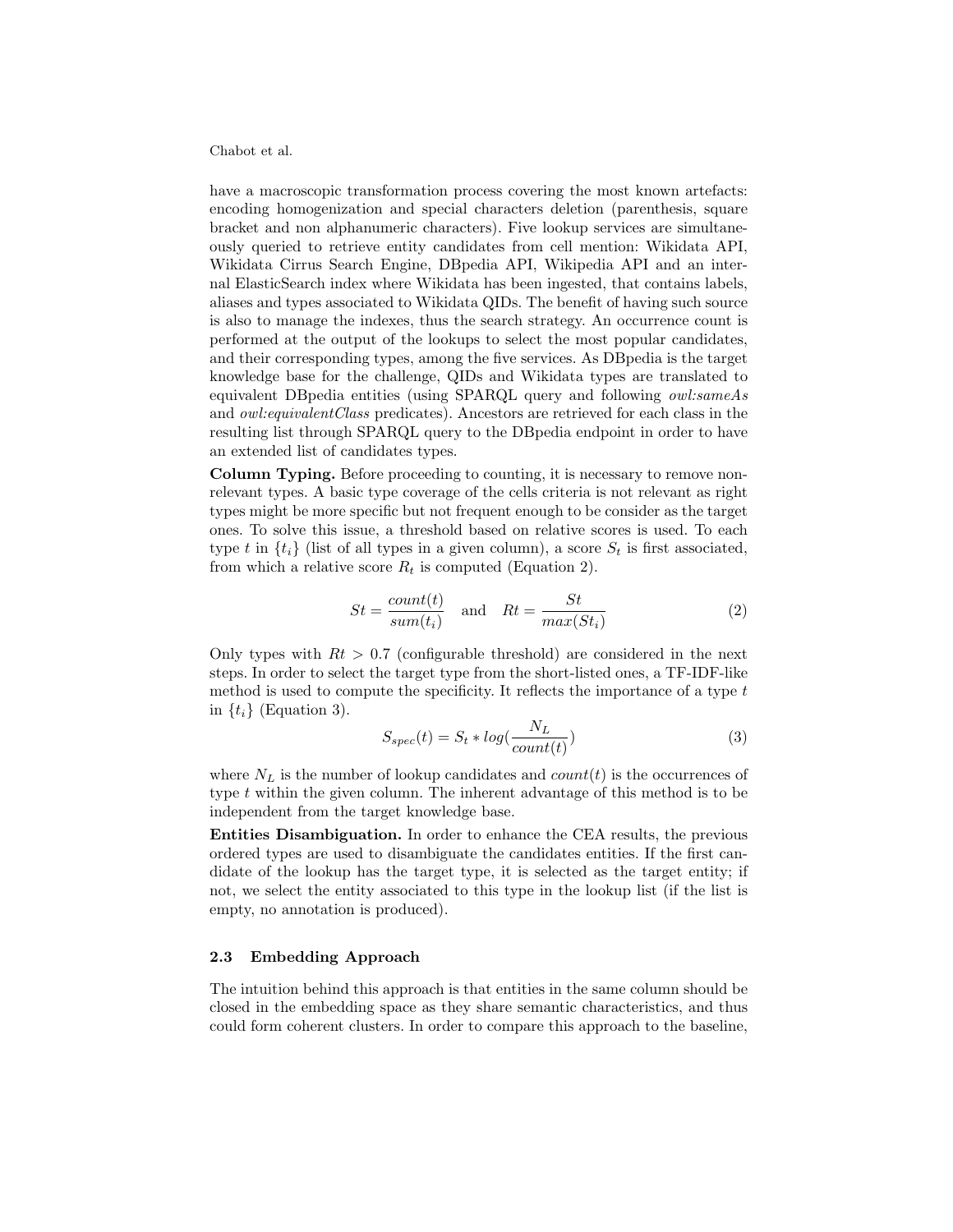

#### DAGOBAH: Tabular Data Semantic Annotation System

Fig. 1. Workflow of the embedding approach

a syntactic lookup to Wikidata embedding is done.

Embedding enrichment and Lookup. The pre-trained Wikidata embedding [5] only contains Wikidata QIDs. Labels, aliases as well as types are added to each entity through an internal Elasticsearch server (step 1 in Figure 1). Lookups are then used to find candidates matching the content of each cell (step 2 in Figure 1). Both regex and Levenshtein distance strategies have been implemented.

- 1. Entity candidate label or aliases should include all the words of the original mention (with no order).
- 2. Levenshtein ratio [7] between an entity string and mention  $item_{sim}(i)$ ) should be larger or equal than 0.75.

If an entity (label or aliases) satisfies one of the previous conditions, it is accepted as candidate.

Candidates Clustering and Scoring. The challenge is to have most of the expected candidates for a given column in one of the clusters. A grid search strategy measuring precision of correct candidates clustering with different algorithms and K values was implemented to determine the best algorithm (K-means with hyperparameter K equals to number of lookup candidates divided by number of rows)(step 3 in Figure 1). In order to select the relevant cluster, a scoring algorithm has been defined (step 4 in Figure 1). The clusters with the highest rows coverage (i.e. number of rows having at least one candidate in the cluster)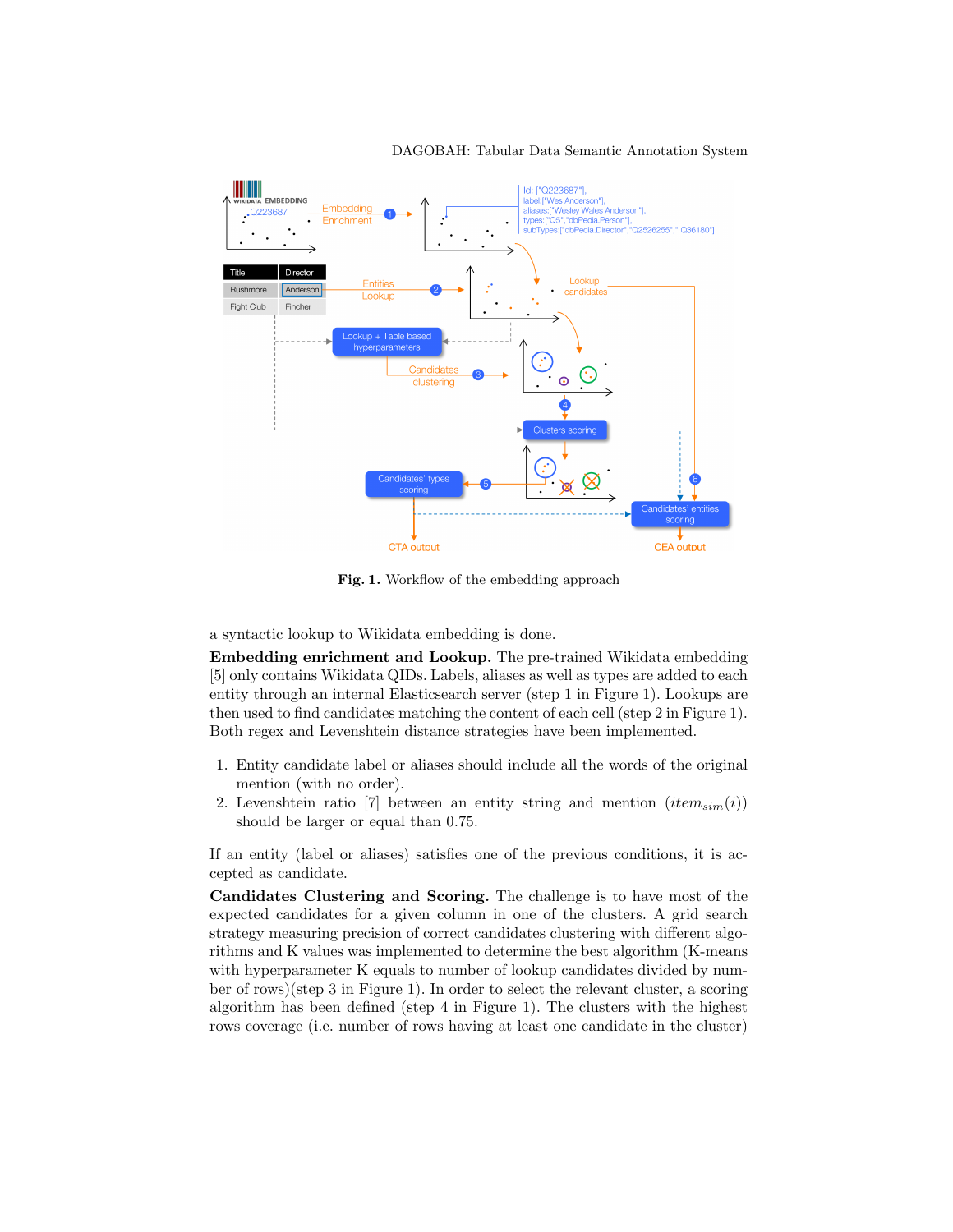are selected. Then, a confidence score is associated to each candidate within these clusters (Equation 4).

$$
S_c(i) = item_{conf}(i) * item_{sim}(i)^x
$$
\n(4)

where  $item_{conf}(i)$  is the co-occurrence score given by Equation 5 and  $x \in \mathbb{N}^+$ allows to give more importance to the textual similarity.

$$
item_{conf} = FE + 0.5 * FH \tag{5}
$$

where  $FE$  and  $FH$  are defined in Equation 6.

$$
FE = \frac{e+1}{N_C} \quad , \quad FH = \frac{h+1}{N_C} \tag{6}
$$

where  $e =$  number of entities in other columns matching with Wikidata properties values of the candidate;  $h =$  number of headers in other columns matching with Wikidata properties labels of the candidate;  $N_C$  = number of table columns. The normalized confidence score for a given cluster  $n$  is then computed using:

$$
S_k(n) = \frac{\sum_{i \in n} S_c(i)}{len(n)}\tag{7}
$$

where  $len(n)$  is the number of elements within cluster n.

From all candidates in the selected clusters, a counting for every existing type is computed, each type inheriting the confidence score of its corresponding candidate (step 5 in Figure 1). All types with a score higher than a threshold  $(Max(score) * 0.75)$  is selected. Thus, the output type is the one having the highest specificity within DBpedia hierarchy (using subclasses count and distance to  $\textit{owl:}$  Thing). Finally, the candidates of each cell resulting from the lookup operations are examined according to the selected type (step 6 in Figure 1). The following score is computed for each lookup entity  $i$  belonging to cluster  $n$ :

$$
S_e(i) = R_t * (0.2 * S_k(n) + 0.5 * S_c(i))
$$
\n(8)

where  $R_t = 1.5$  if the entity belongs to the type T produced in CTA, 1.2 if it belongs to a parent of  $T$  and else 1. From a given row candidates, the output entity is the one with the highest score.

#### 3 Results

The baseline was used during the four rounds of the challenge (Table 2). The CEA's results are satisfactory, but the baseline has difficulty in producing the CTA results expected by the evaluator. In round 1, the predicted type was often too generic or too specific. In addition, the baseline showed two important limitations: a high dependency on lookup services (over which DAGOBAH has little control) and difficulties in correctly setting up algorithms (in particular finding the right compromise between specificity and representativeness of types in the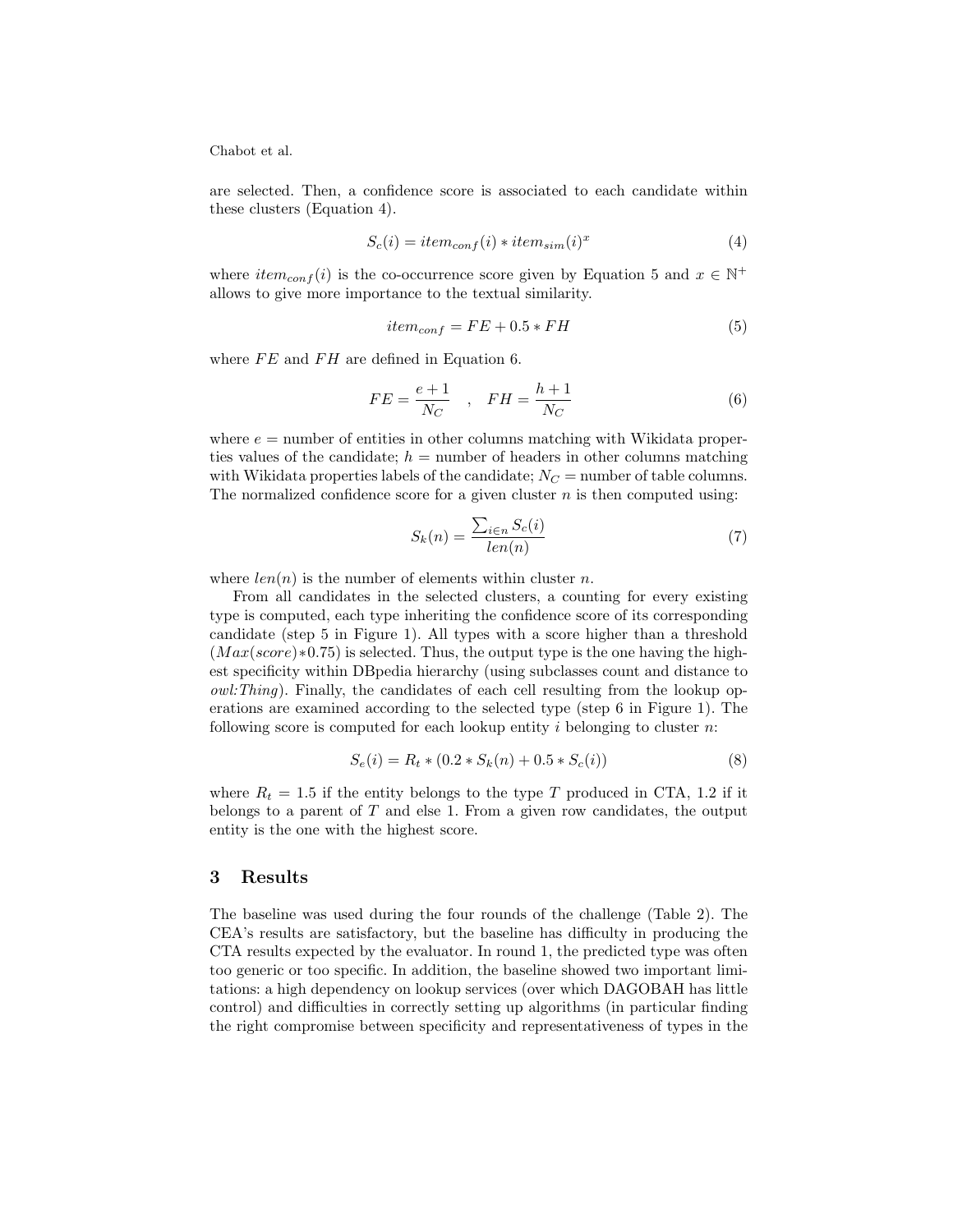|         | Task            | <b>CTA</b>                                                   |       | CEA   |       | <b>CPA</b> |       |
|---------|-----------------|--------------------------------------------------------------|-------|-------|-------|------------|-------|
|         | Criteria        | Prim. Score Sec. Score F1 Score Precision F1 Score Precision |       |       |       |            |       |
| Round 1 | Baseline        | 0.479                                                        | 0.242 | 0.883 | 0.892 | 0.415      | 0.347 |
|         | Embedding       | 1.212                                                        | 0.336 | 0.841 | 0.853 |            |       |
| Round 2 | Baseline        | 0.641                                                        | 0.247 | 0.713 | 0.816 | 0.533      | 0.919 |
| Round 3 | <b>Baseline</b> | 0.745                                                        | 0.161 | 0.725 | 0.745 | 0.519      | 0.826 |
| Round 4 | <b>Baseline</b> | 0.684                                                        | 0.206 | 0.578 | 0.599 | 0.398      | 0.874 |

Table 2. Results of the baseline and embedding approaches: rounds 2-3-4 of the challenge evaluated by AICrowd on 30 November 2019 and round 1 evaluated by the same scorer after the organizers have made it available

case of CTA). Concerning the CPA, a simple lookup technique on the header was used during round 1 explaining the low accuracy.

For the next rounds, a search over relationships between each pair of instances (output of CEA) of the two candidate columns followed by a majority vote was used. This second technique has significantly improved the accuracy of the CPA. To show the contribution of the embedding approach, an evaluation was carried out on the corpus of round  $1<sup>4</sup>$  with an enrichment of the CTA GT consisting in the addition of the parent types (except *owl:Thing*) of the perfect type in order to allow the correct evaluation of the primary and secondary scores. CEA performances are slightly poorer because of basic lookup strategies used (compared to the fully-optimised lookups used in the baseline) and the absence of expected candidates in the selected clusters. But the embedding approach proves to be highly proficient to determine the type of a column which is the core of more reliable annotations. In addition, the results are particularly interesting in cases where string mentions in the original table are incomplete. In table 54719588 0 8417197176086756912 for instance, one column references movie directors only by their family names (in that case, our baseline performance was poor). Doing K-means clustering on a subset of this table (four rows) performs pretty well even with very few data, as illustrated in Figure 2 (2 clusters shown among 12). Indeed, the green cluster gives the expected candidates, even if disambiguation still has to be done for some cells (using  $S_e$ ).

#### 4 Conclusion and Future Works

In this paper, we have presented a baseline and an embedding approach to carry out the task of generating semantic annotations of tables. The embedding approach shows very encouraging CTA results and an ability to infer candidates from incomplete information and with no tailored data cleaning. However, optimizing the hyper parameters still remains challenging. The way DAGOBAH computes the number of clusters for K-means (based on lookup and table properties) gives good results but might not be robust with all datasets (this is why

<sup>4</sup> For timing and performance reasons, this approach could not be tested on other rounds in time.